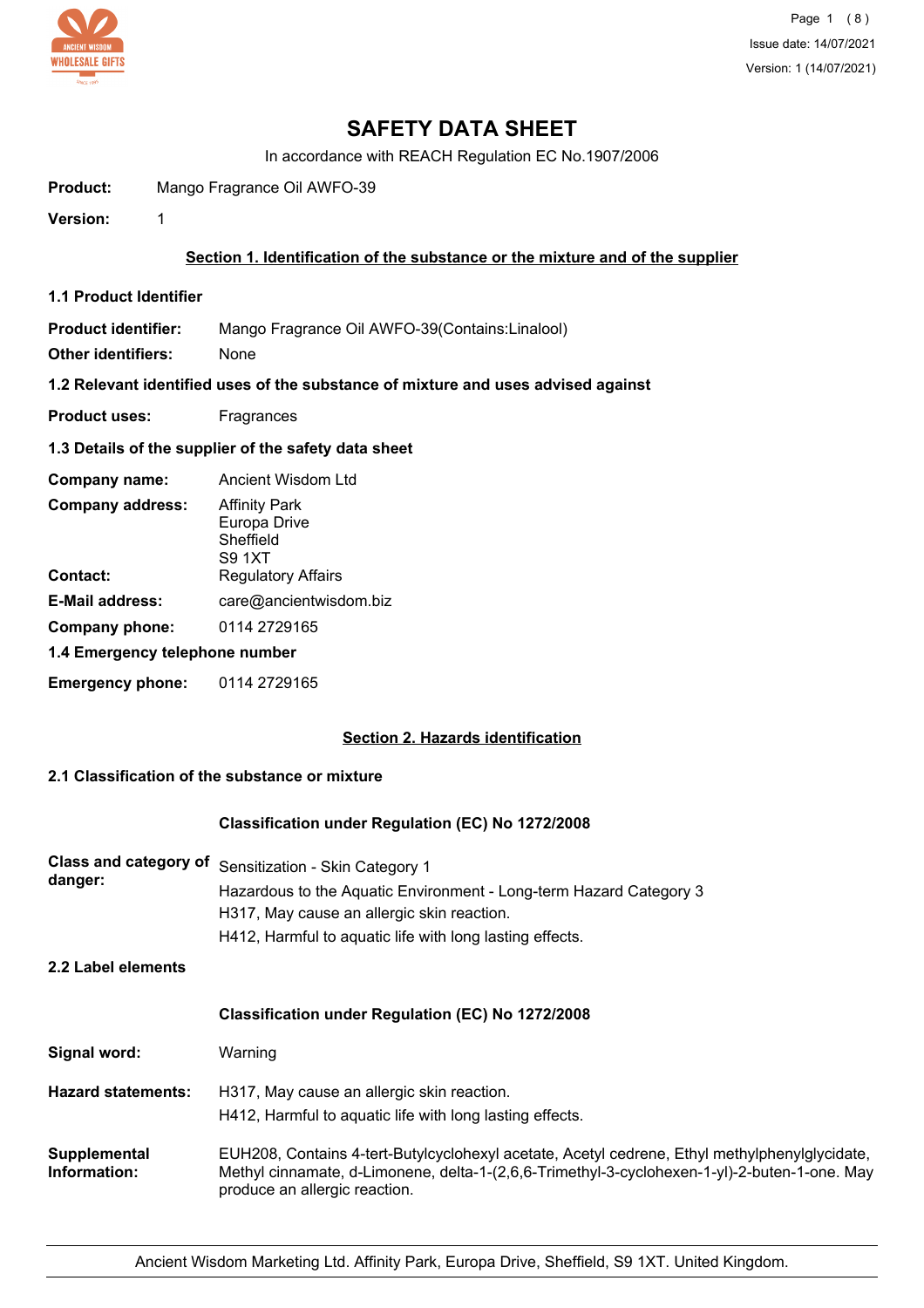

Page 2 (8) Issue date: 14/07/2021 Version: 1 (14/07/2021)

# **SAFETY DATA SHEET**

In accordance with REACH Regulation EC No.1907/2006

**Product:** Mango Fragrance Oil AWFO-39

**Version:** 1

**Precautionary statements:**

P272, Contaminated work clothing should not be allowed out of the workplace.

P273, Avoid release to the environment.

P261, Avoid breathing vapour or dust.

P280, Wear protective gloves/eye protection/face protection.

P302/352, IF ON SKIN: Wash with plenty of soap and water.

P333/313, If skin irritation or rash occurs: Get medical advice/attention.

P363, Wash contaminated clothing before reuse.

P501, Dispose of contents/container to approved disposal site, in accordance with local regulations.



#### **2.3 Other hazards**

**Pictograms:**

**Other hazards:** None

# **Section 3. Composition / information on ingredients**

## **3.2 Mixtures**

#### **Contains:**

| <b>Name</b>                                       | <b>CAS</b> | <b>EC</b> | <b>REACH Registration</b><br>No. | $\%$        | <b>Classification for</b><br>(CLP) 1272/2008                                                                                       |
|---------------------------------------------------|------------|-----------|----------------------------------|-------------|------------------------------------------------------------------------------------------------------------------------------------|
| <b>I</b> Linalool                                 | 78-70-6    | 201-134-4 |                                  | $1 - 5%$    | Skin Irrit. 2-Eye Irrit. 2-<br>Skin Sens. 1B;H315-<br>H317-H319.-                                                                  |
| Methyl ester of rosin<br>(partially hydrogenated) | 8050-15-5  | 232-476-2 |                                  | 1-<5%       | Aquatic Chronic 3:<br>H412.-                                                                                                       |
| Ethyl<br><b>Imethylphenylglycidate</b>            | 77-83-8    | 201-061-8 |                                  | $0.1 - 1\%$ | Skin Sens. 1B-Aquatic<br>Chronic 2;H317-H411,-                                                                                     |
| 4-tert-Butylcyclohexyl<br>lacetate                | 32210-23-4 | 250-954-9 |                                  | $0.1 - 1\%$ | Skin Sens. 1B;H317,-                                                                                                               |
| Id-Limonene                                       | 5989-27-5  | 227-813-5 |                                  | $0.1 - 1\%$ | Flam. Liq. 3-Skin Irrit.<br>2-Skin Sens. 1B-Asp.<br>Tox 1-Aquatic Acute 1-<br>Aquatic Chronic 1;<br>H226-H304-H315-<br>H317-H410.- |
| Acetyl cedrene                                    | 32388-55-9 | 251-020-3 |                                  | $0.1 - 1%$  | Skin Sens. 1B-Aquatic<br>Acute 1-Aquatic<br>Chronic 1;H317-H410,-                                                                  |
| Methyl cinnamate                                  | 103-26-4   | 203-093-8 |                                  | $0.1 - 1\%$ | Skin Sens. 1B;H317,-                                                                                                               |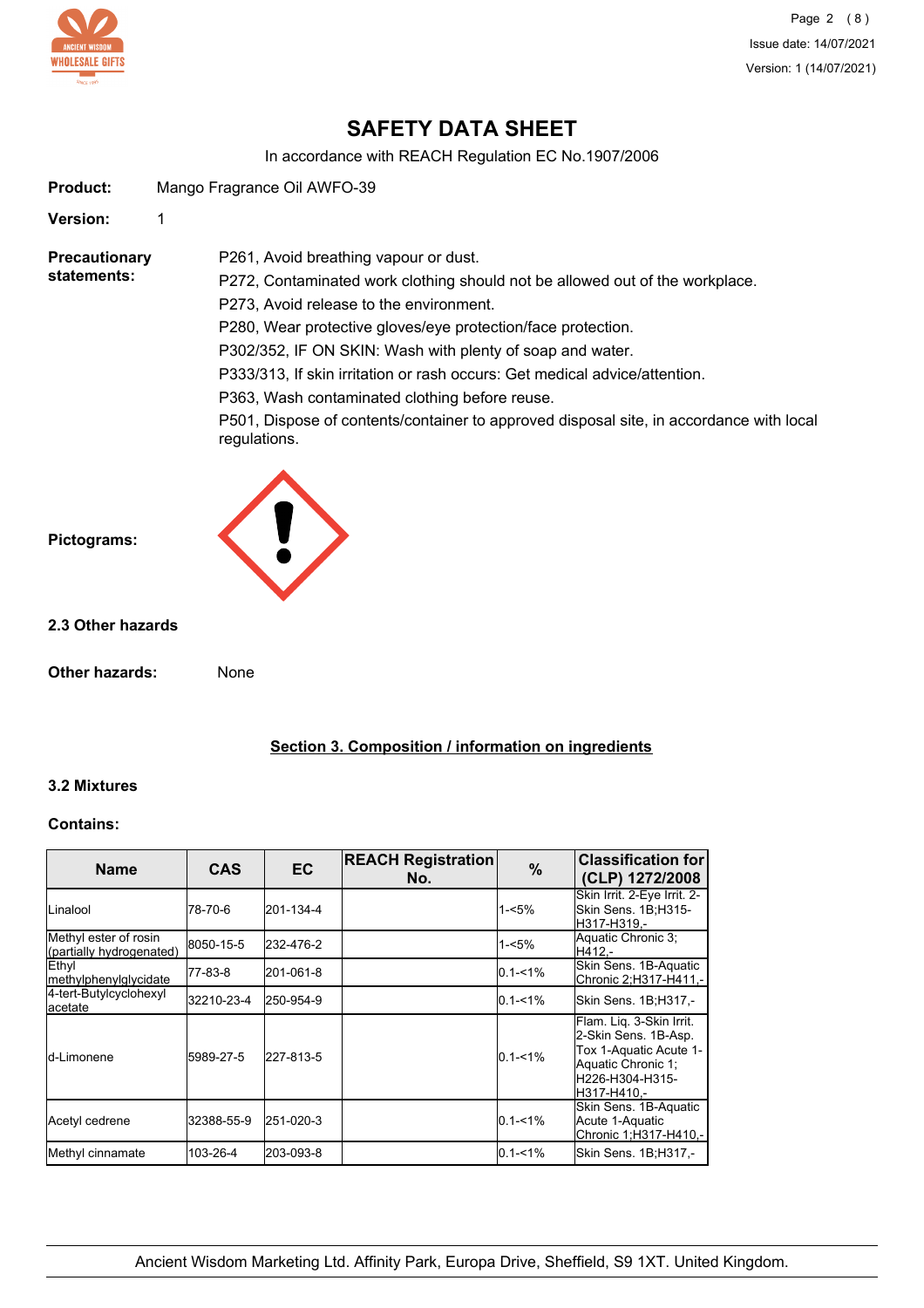

Page 3 (8) Issue date: 14/07/2021 Version: 1 (14/07/2021)

# **SAFETY DATA SHEET**

In accordance with REACH Regulation EC No.1907/2006

**Product:** Mango Fragrance Oil AWFO-39

#### **Version:** 1

| $\lceil$ delta-1-(2,6,6-Trimethyl- $\lceil$<br>$3-c$ yclohexen-1-yl $)-2-$<br>Ibuten-1-one | 57378-68-4 | 260-709-8 | <sub>0.1%</sub> | Acute Tox. 4-Skin Irrit.<br>2-Skin Sens, 1A-<br><b>Aquatic Acute 1-</b><br>Aquatic Chronic 1:<br>H302-H315-H317- |
|--------------------------------------------------------------------------------------------|------------|-----------|-----------------|------------------------------------------------------------------------------------------------------------------|
|                                                                                            |            |           |                 | IH410.-                                                                                                          |

## **Substances with Community workplace exposure limits:**

Not Applicable

**Substances that are persistent, bioaccumulative and toxic or very persistent and very bioaccumulative, greater than 0.1%:**

Not Applicable

#### **Section 4. First-aid measures**

#### **4.1 Description of first aid measures**

| Inhalation:           | Remove from exposure site to fresh air, keep at rest, and obtain medical attention.          |  |  |
|-----------------------|----------------------------------------------------------------------------------------------|--|--|
| Eye exposure:         | Flush immediately with water for at least 15 minutes. Contact physician if symptoms persist. |  |  |
| <b>Skin exposure:</b> | IF ON SKIN: Wash with plenty of soap and water.                                              |  |  |
| Ingestion:            | Rinse mouth with water and obtain medical attention.                                         |  |  |

## **4.2 Most important symptoms and effects, both acute and delayed**

May cause an allergic skin reaction.

#### **4.3 Indication of any immediate medical attention and special treatment needed**

None expected, see Section 4.1 for further information.

## **SECTION 5: Firefighting measures**

#### **5.1 Extinguishing media**

Suitable media: Carbon dioxide, Dry chemical, Foam.

#### **5.2 Special hazards arising from the substance or mixture**

In case of fire, may be liberated: Carbon monoxide, Unidentified organic compounds.

## **5.3 Advice for fire fighters:**

In case of insufficient ventilation, wear suitable respiratory equipment.

#### **Section 6. Accidental release measures**

#### **6.1 Personal precautions, protective equipment and emergency procedures:**

Avoid inhalation. Avoid contact with skin and eyes. See protective measures under Section 7 and 8.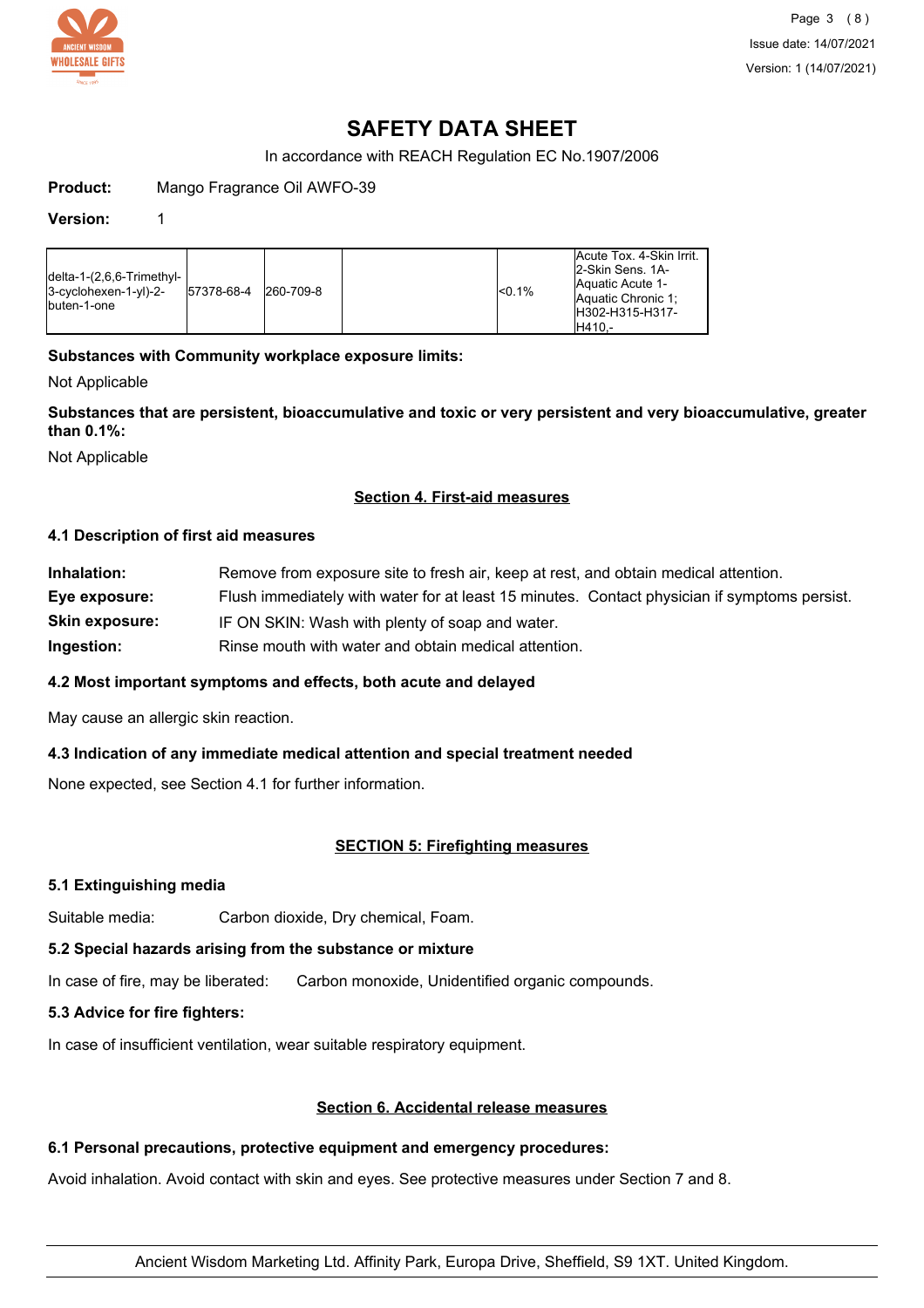

Page 4 (8) Issue date: 14/07/2021 Version: 1 (14/07/2021)

# **SAFETY DATA SHEET**

In accordance with REACH Regulation EC No.1907/2006

**Product:** Mango Fragrance Oil AWFO-39

**Version:** 1

**6.2 Environmental precautions:**

Keep away from drains, surface and ground water, and soil.

#### **6.3 Methods and material for containment and cleaning up:**

Remove ignition sources. Provide adequate ventilation. Avoid excessive inhalation of vapours. Contain spillage immediately by use of sand or inert powder. Dispose of according to local regulations.

#### **6.4 Reference to other sections:**

Also refer to sections 8 and 13.

#### **Section 7. Handling and storage**

#### **7.1 Precautions for safe handling:**

Keep away from heat, sparks, open flames and hot surfaces. - No smoking. Use personal protective equipment as required. Use in accordance with good manufacturing and industrial hygiene practices. Use in areas with adequate ventilation Do not eat, drink or smoke when using this product.

#### **7.2 Conditions for safe storage, including any incompatibilities:**

Store in a well-ventilated place. Keep container tightly closed. Keep cool. Ground/bond container and receiving equipment. Use explosion-proof electrical, ventilating and lighting equipment. Use only non-sparking tools. Take precautionary measures against static discharge.

#### **7.3 Specific end use(s):**

Fragrances: Use in accordance with good manufacturing and industrial hygiene practices.

## **Section 8. Exposure controls/personal protection**

#### **8.1 Control parameters**

Workplace exposure limits: Not Applicable

#### **8.2 Exposure Controls**

#### **Eye / Skin Protection**

Wear protective gloves/eye protection/face protection

#### **Respiratory Protection**

Under normal conditions of use and where adequate ventilation is available to prevent build up of excessive vapour, this material should not require special engineering controls. However, in conditions of high or prolonged use, or high temperature or other conditions which increase exposure, the following engineering controls can be used to minimise exposure to personnel: a) Increase ventilation of the area with local exhaust ventilation. b) Personnel can use an approved, appropriately fitted respirator with organic vapour cartridge or canisters and particulate filters. c) Use closed systems for transferring and processing this material.

Also refer to Sections 2 and 7.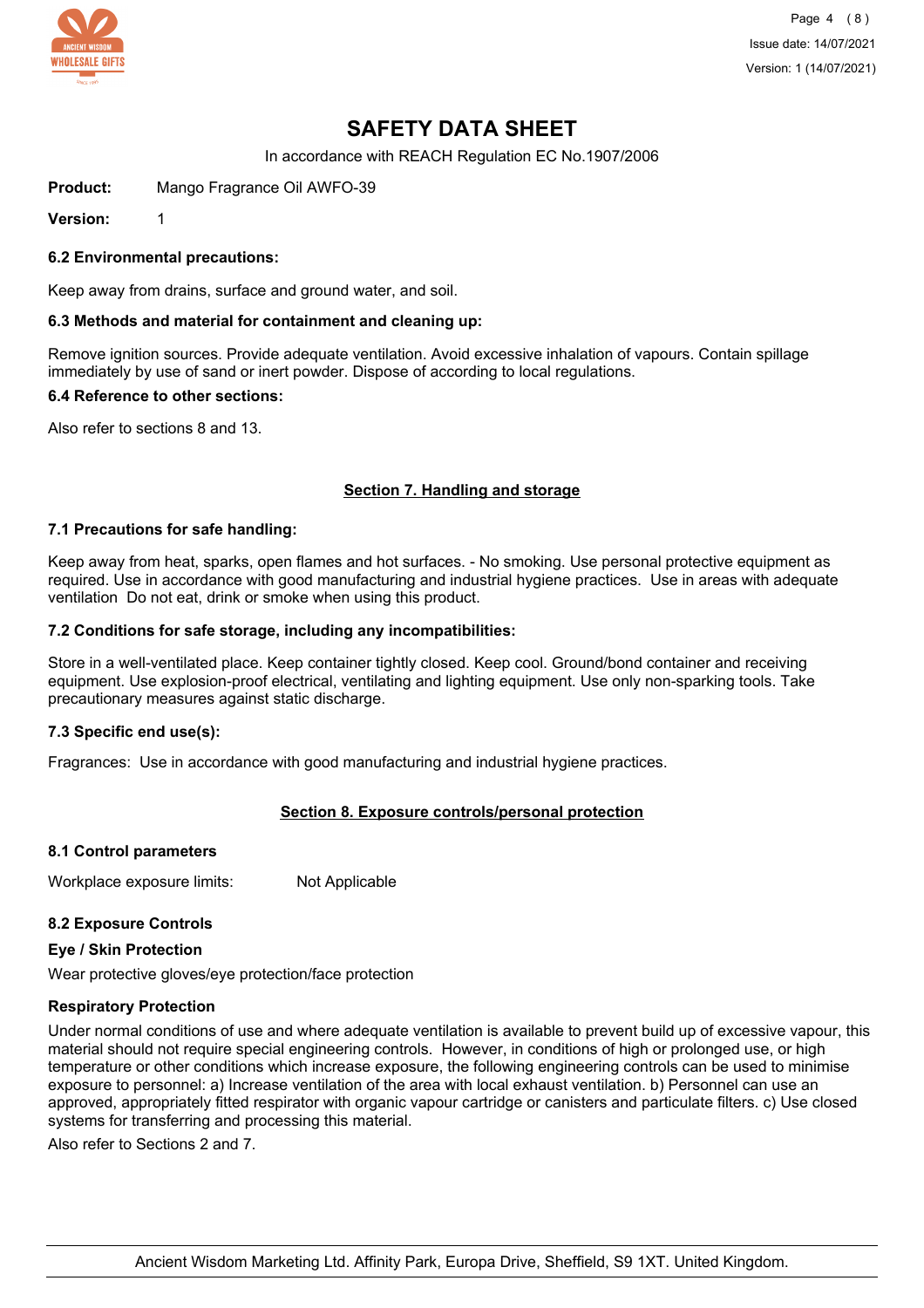

Page 5 (8) Issue date: 14/07/2021 Version: 1 (14/07/2021)

# **SAFETY DATA SHEET**

In accordance with REACH Regulation EC No.1907/2006

**Product:** Mango Fragrance Oil AWFO-39

**Version:** 1

## **Section 9. Physical and chemical properties**

## **9.1 Information on basic physical and chemical properties**

| Appearance:                                   | Not determined                               |
|-----------------------------------------------|----------------------------------------------|
| Odour:                                        | Not determined                               |
| <b>Odour threshold:</b>                       | Not determined                               |
| pH:                                           | Not determined                               |
| Melting point / freezing point:               | Not determined                               |
| Initial boiling point / range:                | Not determined                               |
| <b>Flash point:</b>                           | >61 °C                                       |
| <b>Evaporation rate:</b>                      | Not determined                               |
| Flammability (solid, gas):                    | Not determined                               |
| Upper/lower flammability or explosive limits: | Product does not present an explosion hazard |
| Vapour pressure:                              | Not determined                               |
| Vapour density:                               | Not determined                               |
| <b>Relative density:</b>                      | Not determined                               |
| Solubility(ies):                              | Not determined                               |
| Partition coefficient: n-octanol/water:       | Not determined                               |
| Auto-ignition temperature:                    | Not determined                               |
| <b>Decomposition temperature:</b>             | Not determined                               |
| <b>Viscosity:</b>                             | Not determined                               |
| <b>Explosive properties:</b>                  | Not expected                                 |
| <b>Oxidising properties:</b>                  | Not expected                                 |
|                                               |                                              |

**9.2 Other information:** None available

## **Section 10. Stability and reactivity**

#### **10.1 Reactivity:**

Presents no significant reactivity hazard, by itself or in contact with water.

## **10.2 Chemical stability:**

Good stability under normal storage conditions.

# **10.3 Possibility of hazardous reactions:**

Not expected under normal conditions of use.

# **10.4 Conditions to avoid:**

Avoid extreme heat.

## **10.5 Incompatible materials:**

Avoid contact with strong acids, alkalis or oxidising agents.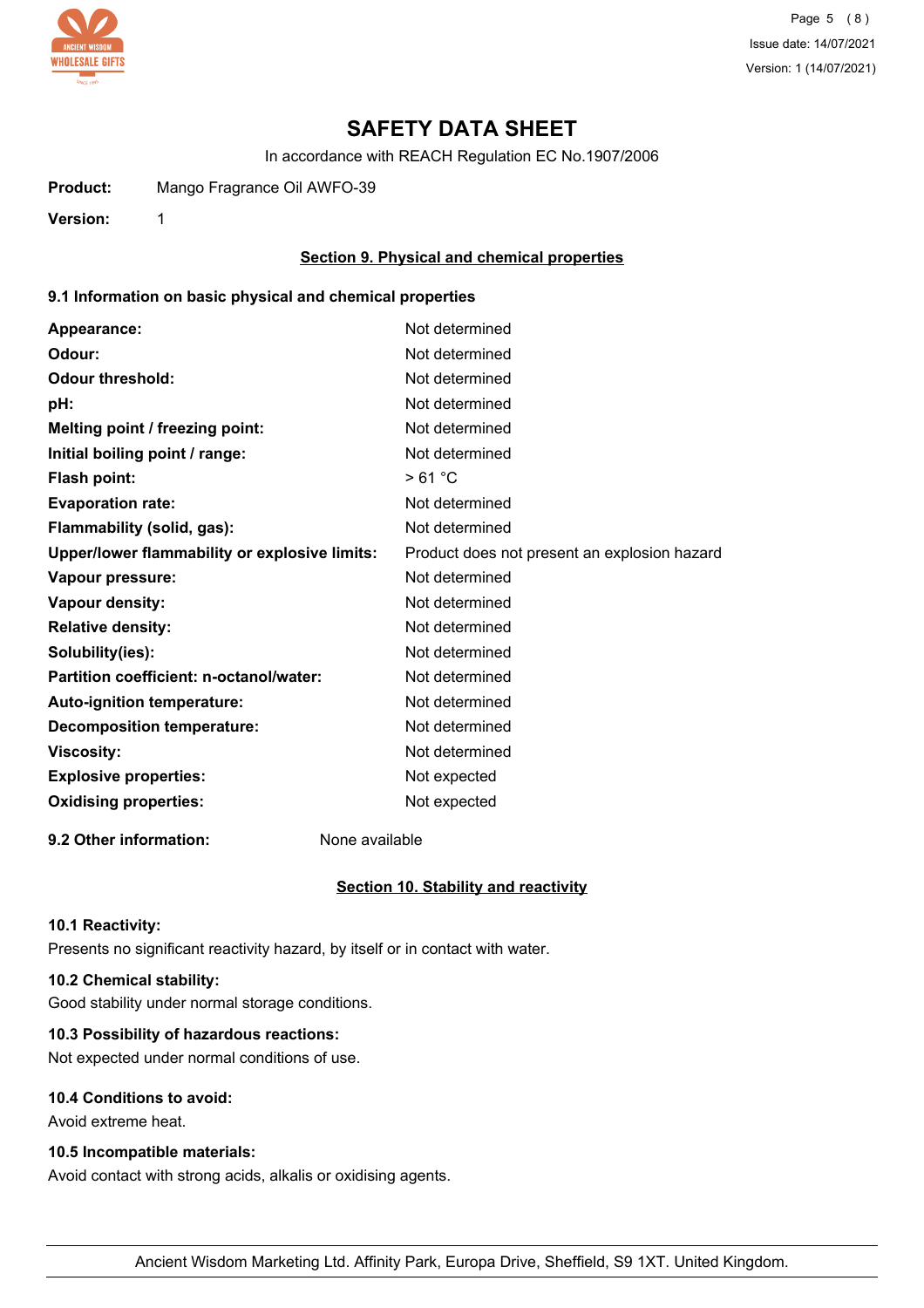

Page 6 (8) Issue date: 14/07/2021 Version: 1 (14/07/2021)

# **SAFETY DATA SHEET**

In accordance with REACH Regulation EC No.1907/2006

**Product:** Mango Fragrance Oil AWFO-39

**Version:** 1

**10.6 Hazardous decomposition products:**

Not expected.

## **Section 11. Toxicological information**

#### **11.1 Information on toxicological effects**

This mixture has not been tested as a whole for health effects. The health effects have been calculated using the methods outlined in Regulation (EC) No 1272/2008 (CLP).

| <b>Acute Toxicity:</b>                    | Based on available data the classification criteria are not met. |
|-------------------------------------------|------------------------------------------------------------------|
| <b>Acute Toxicity Oral</b>                | >5000                                                            |
| <b>Acute Toxicity Dermal</b>              | Not Applicable                                                   |
| <b>Acute Toxicity Inhalation</b>          | Not Available                                                    |
| <b>Skin corrosion/irritation:</b>         | Based on available data the classification criteria are not met. |
| Serious eye damage/irritation:            | Based on available data the classification criteria are not met. |
| <b>Respiratory or skin sensitisation:</b> | Sensitization - Skin Category 1                                  |
| Germ cell mutagenicity:                   | Based on available data the classification criteria are not met. |
| <b>Carcinogenicity:</b>                   | Based on available data the classification criteria are not met. |
| <b>Reproductive toxicity:</b>             | Based on available data the classification criteria are not met. |
| <b>STOT-single exposure:</b>              | Based on available data the classification criteria are not met. |
| <b>STOT-repeated exposure:</b>            | Based on available data the classification criteria are not met. |
| <b>Aspiration hazard:</b>                 | Based on available data the classification criteria are not met. |

**Information about hazardous ingredients in the mixture**

Not Applicable

Refer to Sections 2 and 3 for additional information.

## **Section 12. Ecological information**

| 12.1 Toxicity:                                                           |               |
|--------------------------------------------------------------------------|---------------|
| Harmful to aquatic life with long lasting effects.                       |               |
| 12.2 Persistence and degradability:                                      | Not available |
| 12.3 Bioaccumulative potential:                                          | Not available |
| 12.4 Mobility in soil:                                                   | Not available |
| 12.5 Results of PBT and vPvB assessment:                                 |               |
| This substance does not meet the PBT/vPvB criteria of REACH, annex XIII. |               |
|                                                                          |               |

**12.6 Other adverse effects:** Not available

## **Section 13. Disposal considerations**

## **13.1 Waste treatment methods:**

Dispose of in accordance with local regulations. Avoid disposing into drainage systems and into the environment. Empty containers should be taken to an approved waste handling site for recycling or disposal.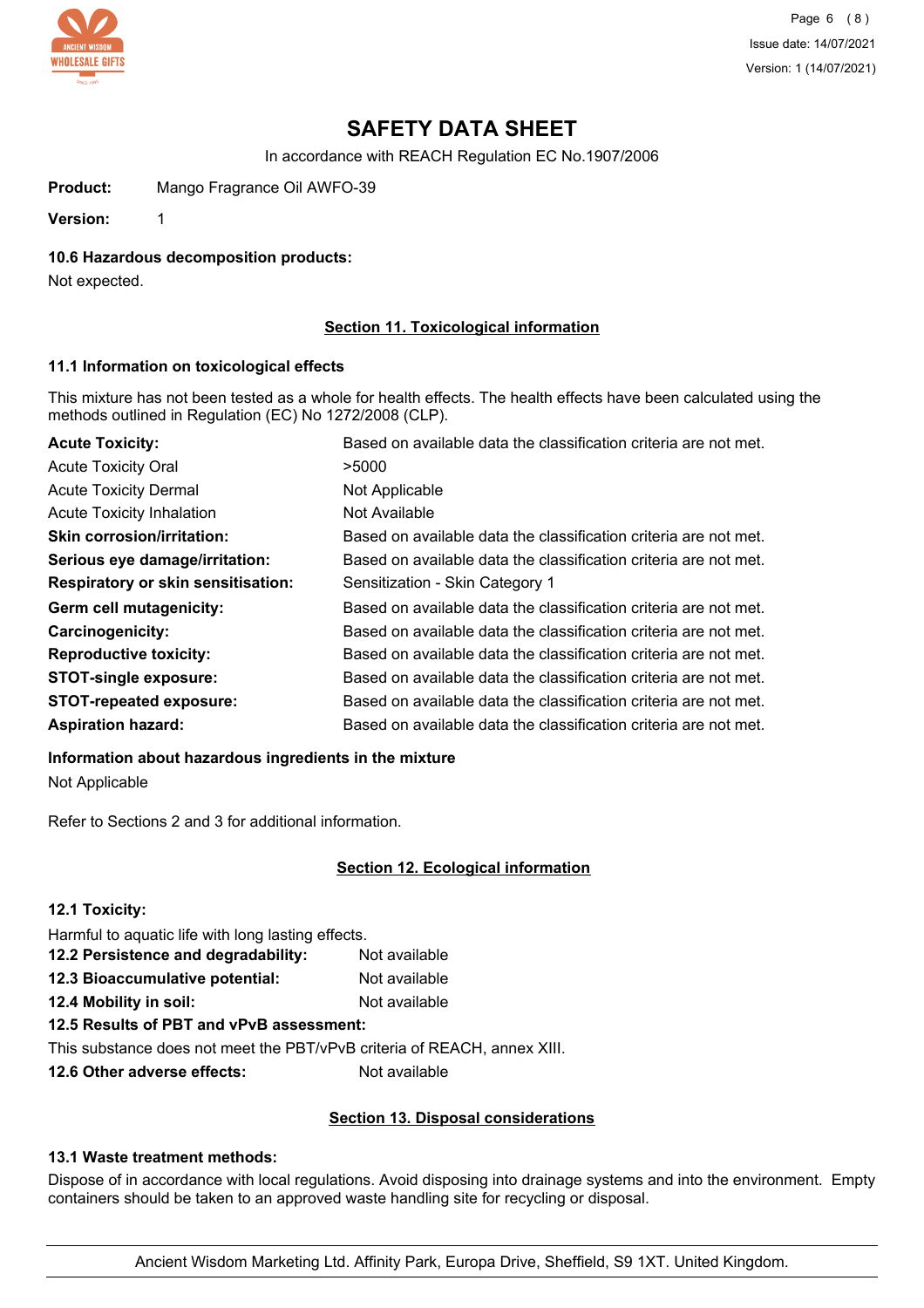

Page 7 (8) Issue date: 14/07/2021 Version: 1 (14/07/2021)

# **SAFETY DATA SHEET**

In accordance with REACH Regulation EC No.1907/2006

**Product:** Mango Fragrance Oil AWFO-39

**Version:** 1

# **Section 14. Transport information**

| 14.1 UN number:                    | Not classified                                                                 |
|------------------------------------|--------------------------------------------------------------------------------|
| 14.2 UN Proper Shipping Name:      | ۰                                                                              |
| 14.3 Transport hazard class(es):   | Not classified                                                                 |
| <b>Sub Risk:</b>                   | Not classified                                                                 |
| 14.4. Packing Group:               | Not classified                                                                 |
| <b>14.5 Environmental hazards:</b> | Not environmentally hazardous for transport                                    |
| 14.6 Special precautions for user: | None additional                                                                |
|                                    | 14.7 Transport in bulk seconding to Anney II of MADDOI 72/70 and the IDC Code: |

**14.7 Transport in bulk according to Annex II of MARPOL73/78 and the IBC Code:**

Not classified

## **Section 15. Regulatory information**

# **15.1 Safety, health and environmental regulations/legislation specific for the substance or mixture** None additional

#### **15.2 Chemical Safety Assessment**

A Chemical Safety Assessment has not been carried out for this product.

## **Section 16. Other information**

| <b>Concentration % Limits:</b>  | EH C3=30.12% SS 1=83.21% |
|---------------------------------|--------------------------|
| <b>Total Fractional Values:</b> | EH C3=3.32 SS 1=1.20     |

## **Key to revisions:**

Not applicable

# **Key to abbreviations:**

| <b>Abbreviation</b> | <b>Meaning</b>                                                     |
|---------------------|--------------------------------------------------------------------|
| Acute Tox, 4        | Acute Toxicity - Oral Category 4                                   |
| Aquatic Acute 1     | Hazardous to the Aquatic Environment - Acute Hazard Category 1     |
| Aquatic Chronic 1   | Hazardous to the Aquatic Environment - Long-term Hazard Category 1 |
| Aquatic Chronic 2   | Hazardous to the Aquatic Environment - Long-term Hazard Category 2 |
| Aquatic Chronic 3   | Hazardous to the Aquatic Environment - Long-term Hazard Category 3 |
| Asp. Tox 1          | <b>Aspiration Hazard Category 1</b>                                |
| Eye Irrit. 2        | Eye Damage / Irritation Category 2                                 |
| Flam. Lig. 3        | Flammable Liquid, Hazard Category 3                                |
| H226                | Flammable liquid and vapour.                                       |
| H302                | Harmful if swallowed.                                              |
| H304                | May be fatal if swallowed and enters airways.                      |
| H315                | lCauses skin irritation.                                           |
| H317                | May cause an allergic skin reaction.                               |